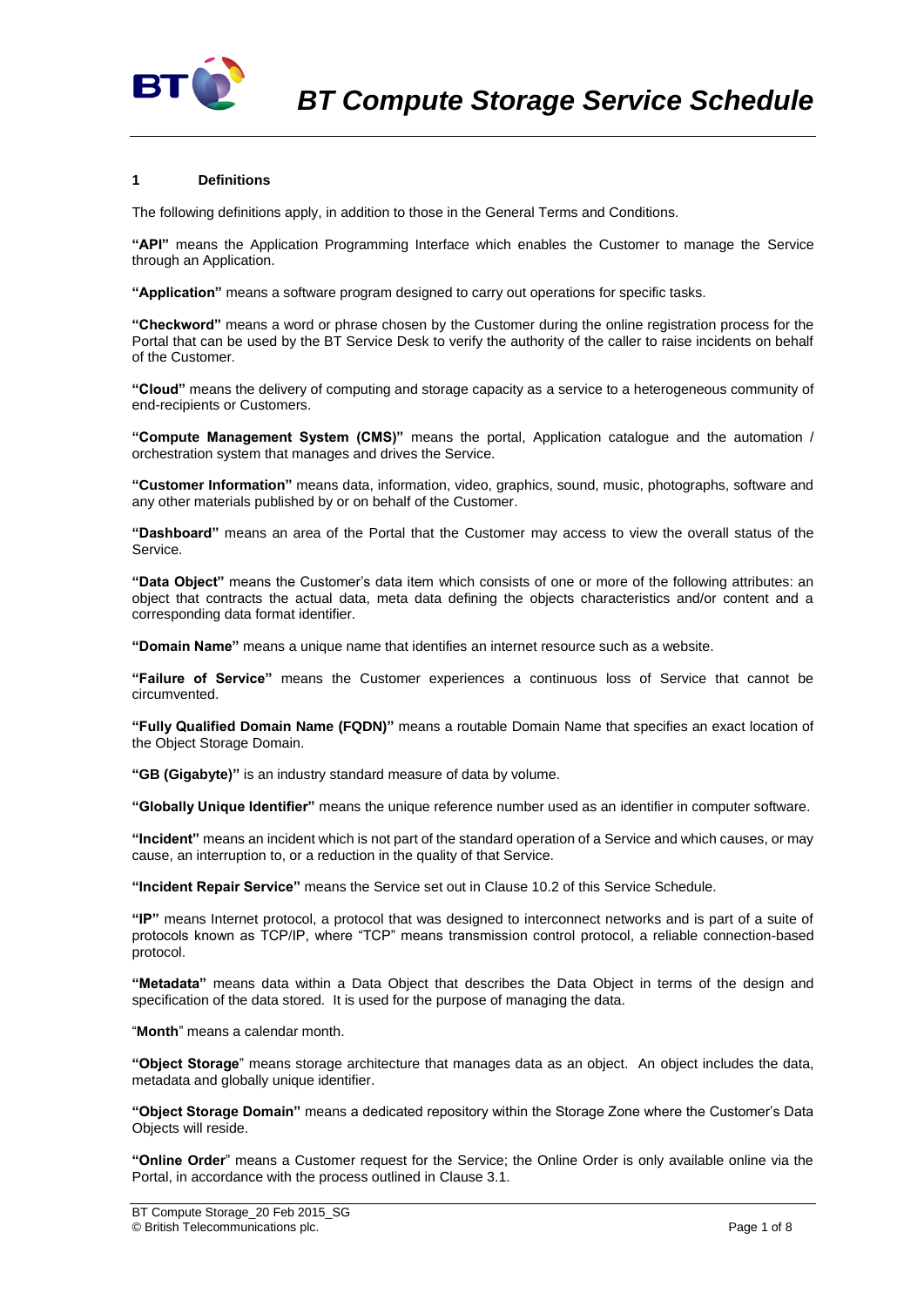

**"Planned Maintenance"** means any work that is planned in advance to be carried out by BT or on its behalf that causes the Service to be suspended.

**"Portal"** means the online system that allows the Customer to place Online Orders, change Online Orders, see the status of the Service and access certain systems (depending on the Service option chosen by the Customer).

**"Service"** has the meaning given in clause 2.1.

**"Service Desk"** means the facility provided by BT to handle enquiries and administration for the Service.

"**Service Level**" means the level of Service which is applicable to the Service, as set out in Clause 20 of this Service Schedule.

**"Storage Zone"** means the configuration of hardware and software to create a platform where the Customer's data is stored.

**"System Administrator"** means a person named by the Customer to be the Customer's point of contact with BT for matters relating to the management of the Service.

**"Third Party Information"** means data, information, video, photographs, software and any other materials (in whatever form) not owned or generated by or on behalf of the Customer, including information belonging to a User which is not Customer Information, published or otherwise made available by the Customer using the Service.

**"Token"** means an encrypted key used by applications API to access Data Objects stored in the Object Storage.

**"Utility Rate Card"** means information available via the Portal that shows the Charges for the Service on an hourly basis.

**"User ID"** means the identification number provided to the Customer by BT for the purposes of security in the provision of the Service.

# **2 Service Summary**

- 2.1 BT Compute Storage is a Cloud based service providing the Customer with a self-service capability to browse, select and store data ("Service").
- 2.2 BT will provide the Customer with virtual access to a BT data centre where the Customer may select a dedicated repository for storage of their data ("Object Storage Domain").

#### **3 Service Components**

The Service comprises access to a Portal, Storage Zone, Object Storage Domain and, provision of a FQDN and Tokens.

### <span id="page-1-0"></span>**3.1 Portal**

**3.1.1** The Portal is an online system which allows a Customer to place and amend an Online Order and view the status of existing Online Orders. The Portal enables the Customer to select Object Storage Domains and the location of data centres for deployment of the Object Storage Domains.

### **3.2 Storage Zone**

- 3.2.2 The Storage Zone provides the physical infrastructure where BT will create an Object Storage Domain and the Customer will store their Data Objects.
- 3.2.3 The Storage Zone will automatically allocate and provision the Object Storage Domain to the Customer when ordered.
- 3.2.3 The Portal will indicate the Storage Zones available to the Customer. BT may make additional Storage Zone options available to the Customer from time to time.

BT Compute Storage\_20 Feb 2015\_SG © British Telecommunications plc. Page 2 of 8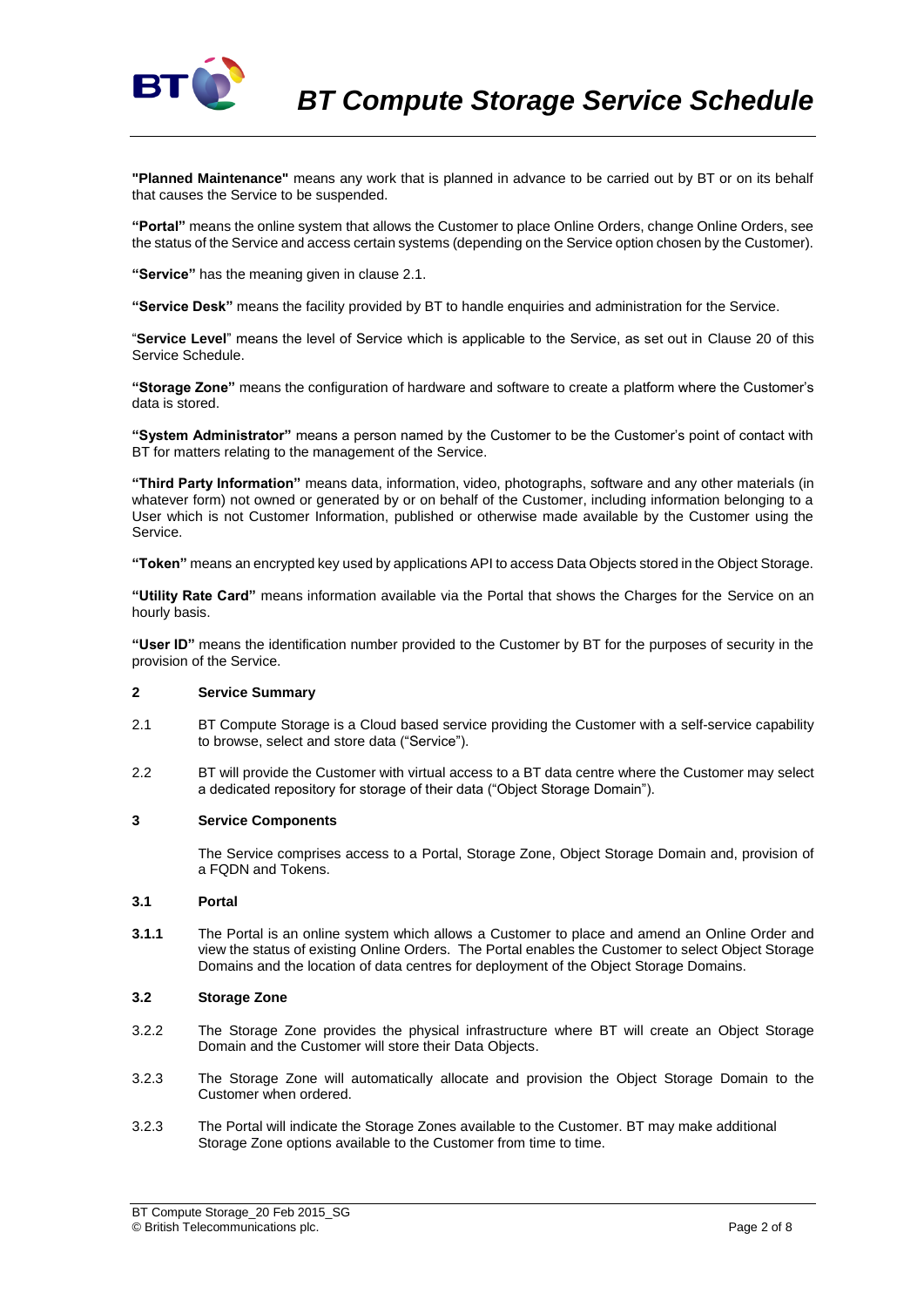

# **3.3 Object Storage Domain**

- 3.3.1 The Object Storage Domain is a Customer dedicated repository within the Storage Zone where the Customer's Data Objects reside.
- 3.3.2 The Customer selects the Object Storage Domain via the Portal. Upon delivery of the Object Storage Domain BT will provide the Customer with a Fully Qualified Domain Name (FQDN) and Tokens for use in conjunction with their chosen Application.
- 3.3.3 The Customer will access the Object Storage Domain using the BT provided FQDN and the Customer provided Application. The Customer will choose the Application it wishes to use to access the Service. The choice of Application will be determined by how the Customer elects to use the Object Storage Domain. The Service does not include the provision of Applications to the Customer.

### **3.4 FQDNs and Tokens**

3.4.1 A FQDN provides access to an Object Storage Domain. BT will provide the Customer with a Token in order to authenticate a FQDN. The Customer must use the Tokens within a few hours of receipt. Failure to use the Tokens will result in them being disabled. If the Tokens are disabled the Customer will be required to regenerate them within three (3) hours of disablement via the Portal.

### **4 Internet**

- 4.1 The Customer will access the Object Storage Domain via the Internet. Such Internet connection is not part of this Service and is subject to separate conditions and Charges.
- 4.2 The Customer acknowledges that:
	- (a) the Internet is independent of the Service and BT has no responsibility for provision of the Internet; and
	- (b) use of the Internet is solely at the Customer's risk and subject to all applicable laws. BT has no responsibility for any information, software, services or other materials obtained, downloaded, shared and transmitted by the Customer using the Internet.

### **5 Commencement and Term**

- 5.1 The Agreement is effective once the Customer submits an Online Order on the Portal.
- 5.2 The Service will commence on the Operational Service Date (OSD).

### **6 Technical Requirements**

6.1 The Customer is required to have Internet access, all computer hardware, software and telecommunications equipment and services necessary to access and use the Service.

### **7 BT Service management Boundary (SMB)**

7.1 BT's responsibility for the Service under this Agreement is for the management of the Storage Zone, provision of the Object Storage Domain, FQDNs and Tokens. A suitable Application to access the Object Store Domain is outside the SMB. BT will have no responsibility for the Service (including any responsibility to meet any Service Levels) outside the Service Management Boundary.

### **8 Ordering Process**

- 8.1 The Customer is responsible for opening an account with BT to gain access to the Portal to enable online ordering.
- 8.2 On receiving an Online Order from the Customer BT will configure the Service as set out in the Online Order. Once the Online Order is configured the OSD occurs and the Customer may start using the Service.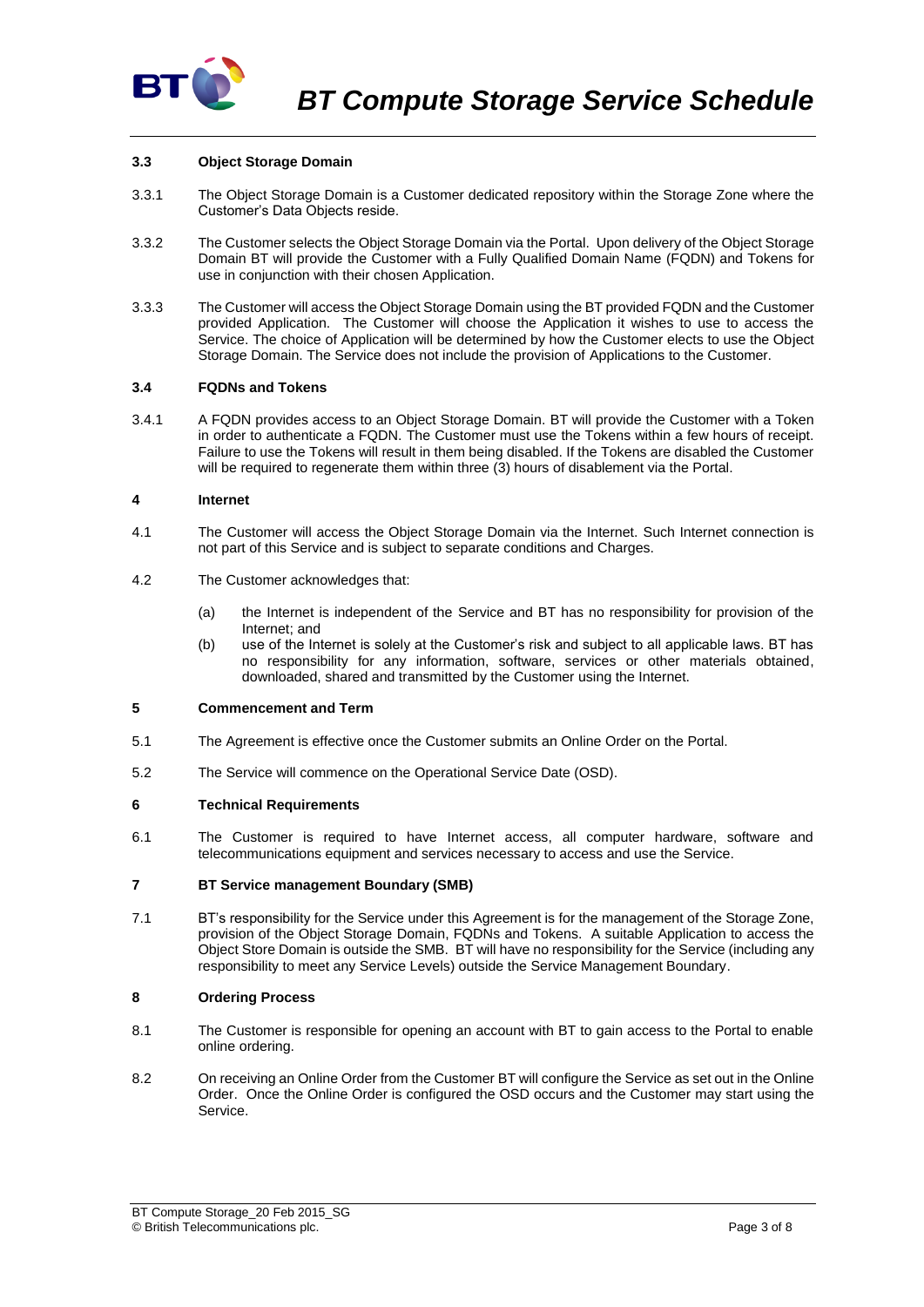

### **9 In Life Management**

- 9.1 The Portal operates a Dashboard that allows the Customer to see how much storage is being consumed and the associated Charges.
- 9.2 Upon delivery of the Object Store Domain BT will present the Customer with Tokens.
- 9.3 The Customer is required to renew all Tokens within three (3) years of the OSD via the Portal.

### **10 Service Management**

### **10.1 Service Desk Support**

10.1.1 BT will provide a Service Desk operating twenty four (24) hours per day, seven (7) days per week, including national, public or bank holidays, which will receive and record Service Incident reports from the Customer.

### <span id="page-3-0"></span>**10.2 Incident Repair Service**

- 10.2.1 If BT detects, or if the Customer reports an Incident BT will respond to the Incident without undue delay. BT will perform tests to determine the cause of the Incident, and will notify the System Administrator by telephone or e-mail.
- 10.2.2 The Service Desk will keep the Customer updated at regular intervals until the Incident is resolved.
- 10.2.3 BT will raise additional Charges for work performed and money spent to address incidents resulting from Service failures caused by the Customer on a time and material basis at the prevailing Charges.
- 10.2.4 If the Customer asks BT to perform any additional work this will be subject to prior written agreement between the Parties and additional Charges will apply.

### **11 Planned Maintenance**

11.1 The Customer acknowledges and accepts that occasionally BT may have to carry out routine or emergency maintenance, updates and other procedures for reasons of health, safety, security or otherwise to protect the Service, and which may cause a disruption to the Service, ("Planned Maintenance"). BT will provide the Customer with as much prior notice as practicable with respect to Planned Maintenance.

### **12 Service Updates**

12.1 BT may make updates to the Service from time to time provided that such updates do not materially decrease or impair performance of the Service,

### **13 Security**

- 13.1 The Customer is responsible for the security and proper use of all User IDs, Checkwords, passwords, FQDN and Tokens. BT reserves the right to suspend access to the Service at any time if BT has reason to believe that there is, or is likely to be, a breach of security or misuse of the Service. BT will notify the Customer as soon as possible after it has done so.
- 13.2 The Customer must immediately inform BT if there is any reason to believe that a User ID, password, Token, or Checkword allocated by BT has, or is likely to, become known to someone not authorised to use it or is being, or is likely to be, used in an unauthorised way.
- 13.3 BT reserves the right to require the Customer to change any or all of the Checkwords or passwords associated with the Service and used by the Customer in connection with the Service.
- 13.4 The Service is delivered within a secure BT data centre with a security policy for the protection of Site, infrastructure and network. Although BT will use reasonable care and skill in carrying out its obligations under this Agreement in accordance with BT's security policy, it is not possible to guarantee that all instances of fraud, misuse, unwanted or unauthorised activity or access to the Customer's Information will be prevented or detected. Whenever BT becomes aware that security has been compromised, BT will take actions in order to limit any further occurrences of fraud, misuse,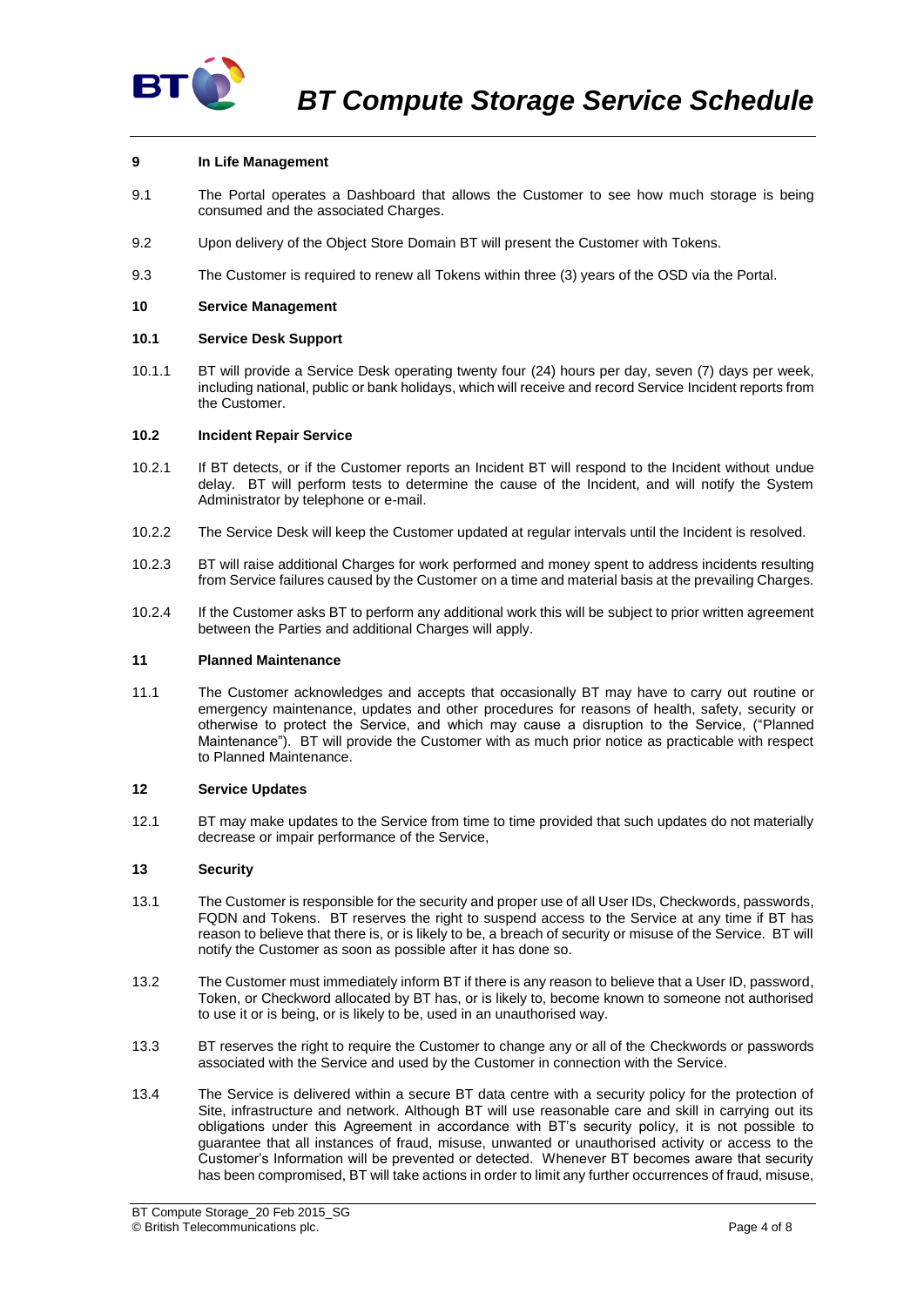

*BT Compute Storage Service Schedule*

unwanted or unauthorised activity or access to the Customer's Information. Nevertheless, BT accepts no liability for any such incidents, or for any loss or damage suffered by the Customer. The Customer shall therefore take responsibility for the security of the Customer Information, Content and application of security policies designed to prevent unwanted or unauthorised activity or access to the Customer's Information.

13.5 The Customer is advised to obtain its own business continuity insurance.

#### **14 Data BT's use of Customer Information and Personal Data**

- 14.1 In order for BT to provide and support the Service, BT may use personal data, (typically name, email address, telephone number and business and/or Site(s) address), of Users within the Customer's organisation or control in order to:
	- (a) process, track and fulfil Online Orders for the Service;
	- (b) deliver and commission the Service,
	- (c) process, track and resolve Incidents with the Service,
	- (d) administer access to the online portals relating to the Service;
	- (e) compile, dispatch and manage the payment of invoices relating to the Service;
	- (f) manage the Agreement and resolve any disputes relating to it;
	- (g) respond to general queries relating to the Service;
	- (h) provide security and technical support.
- 14.2 BT may also send the Customer additional information concerning the Service, or related services. This information will typically be sent to the Customer Contact, involved in the procurement or management of the Service.
- 14.3 Any personal data that may be collected and processed by BT (including payment data) is subject to, and will be handled in accordance with, applicable data protection laws.
- 14.4 BT will have no access to the Customer Information stored by the Customer.
- 14.5 The location and access points of the Customer Information are defined by the Customer and as such the Customer needs to ensure compliance with relevant laws and regulations.
- 14.6 BT will not change the country where the Customer Information resides without providing notice to the Customer, unless required to do so in order to comply with applicable laws and regulations.

### <span id="page-4-0"></span>**15 The Customer's Responsibilities**

- 15.1 The Service is provided solely for the Customer's own use including use by Users and the Customer will not assign, resell, reproduce, copy, duplicate, transfer, lease, distribute, display, disclose, trade or otherwise commercially exploit the Service (or any part thereof) for any purpose, or otherwise make the Service available to any third party except Users.
- 15.2 The Customer is solely responsible for any obligation or liability arising out of transactions of any kind entered into between the Customer and any third party accessing or relying on the Service, Customer Information, or Third Party Information. BT will not be a party to, or in any way responsible for, any transaction between the Customer and any third party.
- 15.3 The Customer is responsible for the creation, design and maintenance of all Customer Information.
- 15.4 The Customer will ensure that the Customer Information and any Third Party Information does not include any information or material, which could be illegal or could lead to a legal dispute.
- 15.5 The Customer will comply with all obligations as notified by BT which are required under BT's security policy.
- 15.6 The Customer must comply with all relevant legislation, instructions, licences, guidelines issued by regulatory authorities, and any codes of practice which apply to the Customer, including those which relate to the Customer Information or Third Party Information.

BT Compute Storage\_20 Feb 2015\_SG © British Telecommunications plc. Page 5 of 8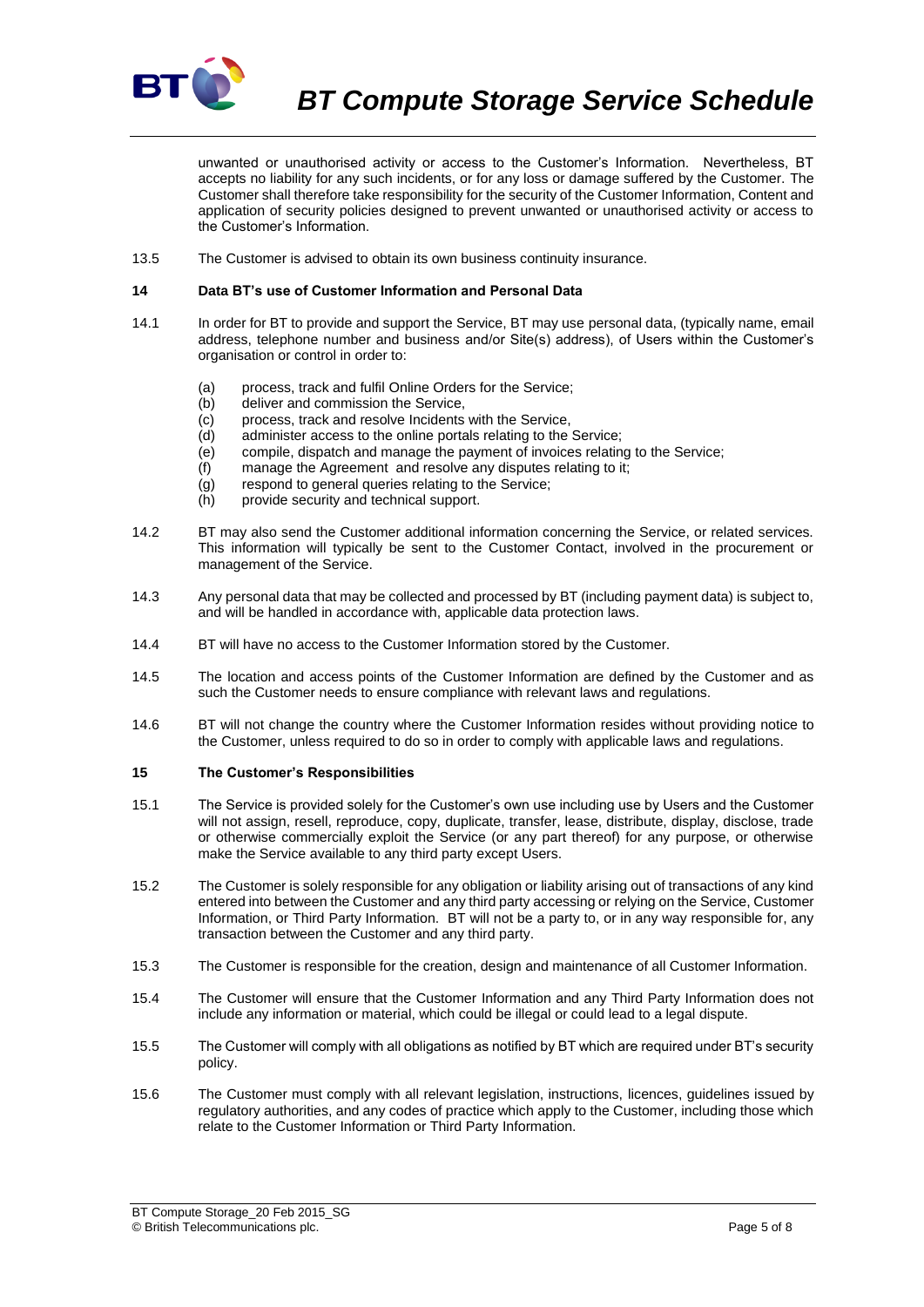

- 15.7 The Customer irrevocably and unconditionally agrees to indemnify and keep indemnified and to hold BT, BT Group Companies and their officers, directors and employees harmless against claims, losses, damages, costs, expenses and liability arising from or in connection with:
	- (a) any Customer Information, Third Party Information or other Content or communication sent, provided or stored in connection with the Service;
	- (b) the installation, maintenance or use of any software or other material installed by or on behalf of the Customer;
	- (c) any injury to persons, or damage to the Site or the BT Equipment used for the provision of this Service or other equipment belonging to BT or a third party which is located on the Site, as a result of action taken on behalf of the Customer;
	- (d) any breach of confidence or infringement of intellectual property rights.
- 15.8 The Customer is responsible for ensuring that the System Administrator will report all service repair incidents using the reporting procedures notified to the Customer by BT, and will be available for all subsequent Incident management communications.

### **16 BT's Acceptable Use Policy**

- 16.1 The Customer is solely responsible for all aspects of Customer Information which are not specifically set out in this Service Schedule as being BT's responsibility. The Customer acknowledges that it has read and agrees to be bound by and to ensure that any Users will comply with this BT Acceptable Use Policy ("AUP") and generally accepted Internet standards.
- 16.2 The Service must not be used:
	- (a) fraudulently or in connection with a criminal offence under the laws of any country where the Service is provided;
	- (b) to send, receive, upload, download, use or re-use any information or material which is offensive, abusive, indecent, defamatory, obscene or menacing, or in breach of confidence, copyright, privacy or any other rights;
	- (c) in contravention of any instructions that BT has given under the Agreement;
	- (d) to cause annoyance, inconvenience or needless anxiety;
	- (e) to send or provide or receive unsolicited advertising or promotional material;
- 16.3 The Customer must not use a Domain Name which infringes the rights of any person in a corresponding trade mark or name.
- 16.4 If the Customer or anyone else, (with or without the Customer's knowledge or approval) uses the Service in contravention of the AUP; or uses the Service in any way which, is, or is likely to be, detrimental to the provision of the Service to the Customer or any other customer and fails to take corrective action within a reasonable period of receiving notice from BT, then BT can treat the contravention as a material breach and as such BT may either suspend the Service or terminate the Service pursuant to the General Terms and Conditions. If Service is suspended it will not be restored until the Customer provides an acceptable assurance that there will be no further contravention.

### **17 Charges and Invoicing**

- 17.1 Charges for the Service are set out in the Portal.
- 17.2 BT will invoice Charges on or after the dates set out below:
	- (a) One-off Charges on the OSD of the relevant Online Order:
	- (b) Usage or other recurring Charges on the OSD and thereafter monthly in arrears.
- 17.3 Charges for the Service are calculated on a monthly basis against the prevailing Utility Rate Card on the Portal. Usage Charges will apply as shown on the Utility Rate Card on the Portal.
- 17.4 Data storage Charges are based upon per GB of storage used.
- 17.5 The uploading and retrieval of data from the Object Storage Domain incurs Charges based upon Internet bandwidth use. Charges for Internet bandwidth use are levied above an initial allowance of 1GB per Month. Charges are based upon per GB of Internet bandwidth use.

BT Compute Storage\_20 Feb 2015\_SG © British Telecommunications plc. Page 6 of 8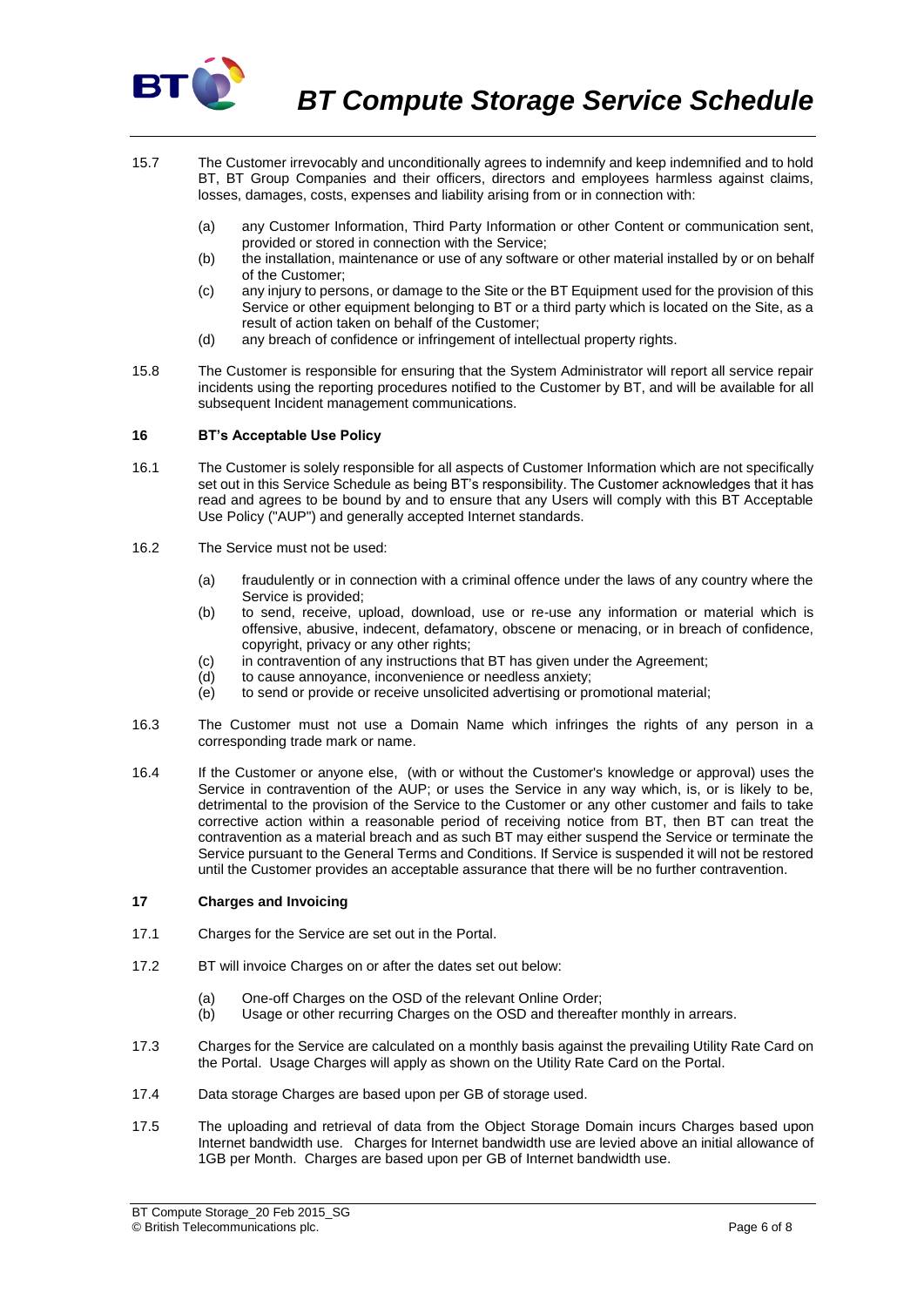

- 17.6 BT may invoice the Customer for Charges for investigating Customer reported Incidents where BT finds no Incident or that the Incident is outside the Service Management Boundary.
- 17.7 BT may at any time review the Charges for the Service and will provide the Customer with 30 days' prior written notice of any such change in Charges. If the Customer objects to the change in Charges it may exercise its termination rights under Clause 18 of this Service Schedule.
- 17.8 Notwithstanding any other provision in the Agreement, BT may delay or bring forward the sending of invoices to coincide with billing cycles from time to time. The Customer acknowledges that the first and last invoice in relation to a particular Service may include Charges due for more or less than one complete billing cycle according to when such Service is connected and/or terminated.

### **18 Termination of Service**

The following Clause will replace and supersede Clause 12.1 of the General Terms and Conditions.

- 18.1 The Customer may terminate the Service via the Portal at any time, provided that the Customer agrees
	- (a) to pay any outstanding Charges or interest properly due and payable up to the date of termination; and
	- (b) that there will be no refund of Charges which have been paid in advance.
- 18.2 BT may terminate this Agreement or the Service at any time by giving at least 90 days' notice to the Customer.

#### **19 Suspension of Service**

- 19.1 BT may suspend Service(s) or terminate this Agreement immediately on notice to the Customer where the Customer is in material breach of this Agreement and if the breach is capable of remedy, fails to remedy the breach within a reasonable time of being requested by BT to do so.
- 19.2 Where a Service is suspended because the Customer is in material breach of this Agreement, the Customer must pay the Charges for that Service until this Agreement is terminated.

# <span id="page-6-0"></span>**20 Service Levels**

- 20.1 BT aims to provide the Service within an availability target of 99.95%. The availability target relates to the availability of the Object Storage Domain including the infrastructure required to deliver it.
- 20.2 If BT fails to meet the availability target of 99.95% then the Charges for the affected Service will be credited as follows:

| <b>Availability Target</b>                             | <b>Credit</b>                  |
|--------------------------------------------------------|--------------------------------|
| For every reported incident that BT is below<br>target | 1 day's<br>recurring<br>Charge |

- 20.3 The credit will be applied to the monthly Charge for the Service. The credit per reported instance that BT is below target will be capped at a maximum of 1 Month's Charges.
- 20.4 The Parties acknowledge that each Service Credit is a genuine pre-estimate of the loss likely to be suffered by the Customer and not a penalty.
- 20.5 Service Credits are the Customer's sole right and remedy if BT does not meet the Service Level. Any failure by BT to meet the Service Level specified in this Clause [20](#page-6-0) shall not be considered a material breach of the Agreement.
- 20.6 The Service Level is measured as the availability of the Object Storage Domain to the network interface.

BT Compute Storage\_20 Feb 2015\_SG © British Telecommunications plc. Page 7 of 8